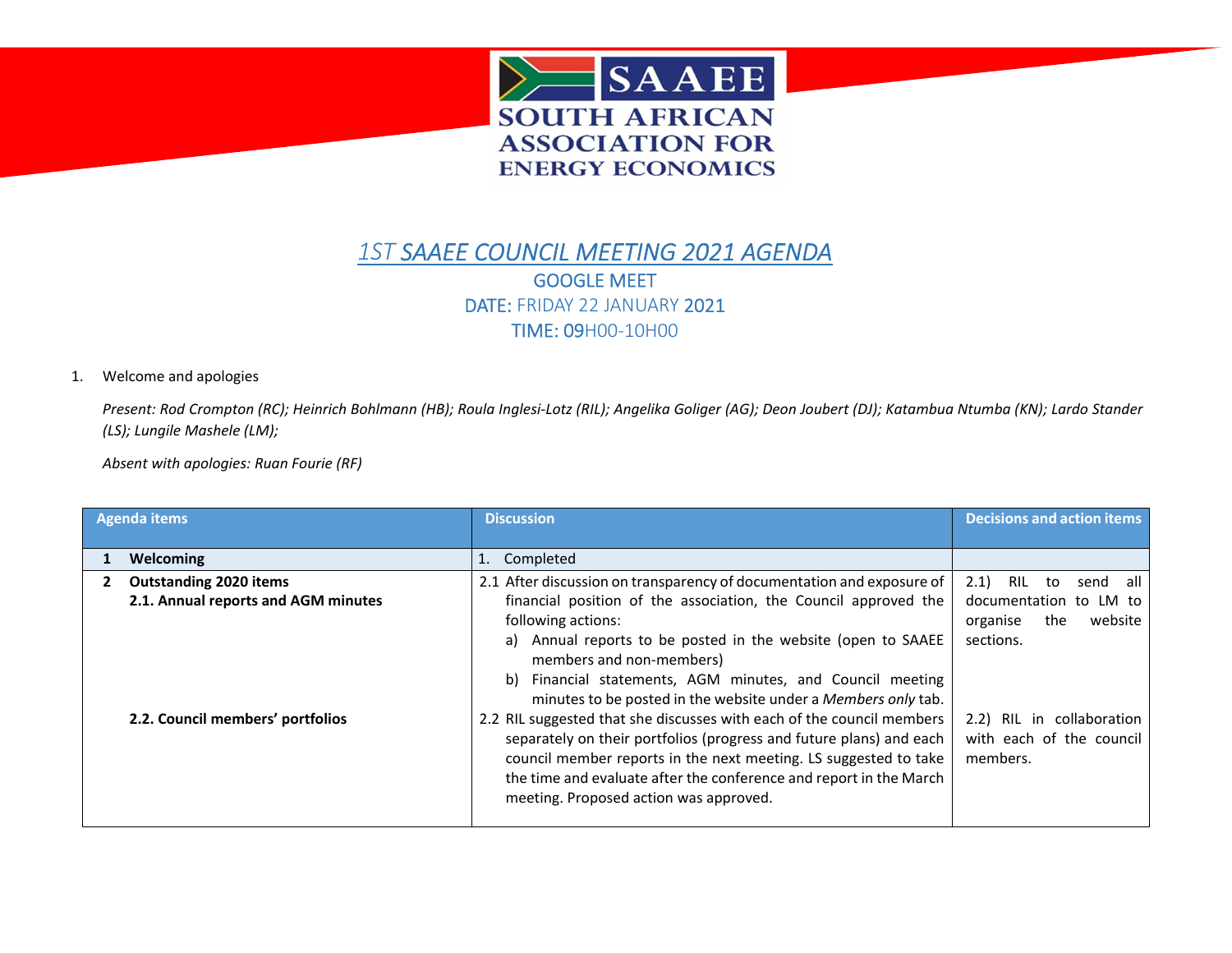

| 2.3 Website - Membership registration payments | 2.3 RC asked what is the progress with this option. LM informed the<br>council that the amount of funds for a payment gateaway after<br>market research are approximately R20k plus licencing and<br>transaction fees etc. For now, the option we are pursuing is that of<br>automatic invoice generating linked with EFT. RC suggested that the<br>bank details are posted in the website for ease of payment of<br>membership fee. Approved by council.<br>On this topic, council members noted that not all links are working<br>properly in the website and that for example the conference links<br>and information are a bit confusing. RIL suggested that she will have<br>a meeting with LM to make sure all the links work the right way. | 2.3) LM to proceed with<br>evaluating the options for<br>website<br>invoice<br>generation.<br>LM to post bank details.<br>RIL and LM to double check<br>all links of the website. |
|------------------------------------------------|----------------------------------------------------------------------------------------------------------------------------------------------------------------------------------------------------------------------------------------------------------------------------------------------------------------------------------------------------------------------------------------------------------------------------------------------------------------------------------------------------------------------------------------------------------------------------------------------------------------------------------------------------------------------------------------------------------------------------------------------------|-----------------------------------------------------------------------------------------------------------------------------------------------------------------------------------|
| <b>Membership status 2021</b><br>3             | No changes since the previous meeting.<br>RIL mentioned that we need to find more innovative ways of<br>communicating with our past member to renew their membership,<br>except email reminders and social media.<br>LS suggested that the council members will take the responsibility to<br>contact personally past members to also get feedback on their<br>experience and their views and ideas for the next year.                                                                                                                                                                                                                                                                                                                             | RIL to assign members to<br>each council member to<br>contact.                                                                                                                    |
|                                                | RC suggested the idea of a multi-year membership option maybe more<br>for corporate members than individual members. The council discussed<br>the exchange rate risk of such an option. HB will put a list of pros and<br>cons of such an option to evaluate and make an informed option if this<br>is a prudent and viable option to offer only to corporate members or<br>individuals or none.                                                                                                                                                                                                                                                                                                                                                   | HB short pros and cons on<br>the multi-year membership<br>option.                                                                                                                 |
| <b>Collaboration with Enlit</b><br>4           | Enlit (Africa Utility week and Powergen Africa) proposed a signing of an<br>MOU between the two organisations. RC questioned the inclusion of<br>the extra two events (East Africa and Nigeria) as neither they will gain<br>anything from exposure to our members, nor our members from these<br>events.                                                                                                                                                                                                                                                                                                                                                                                                                                          | RIL to negotiate the MOU<br>with Enlit and finalise the<br>MOU.                                                                                                                   |